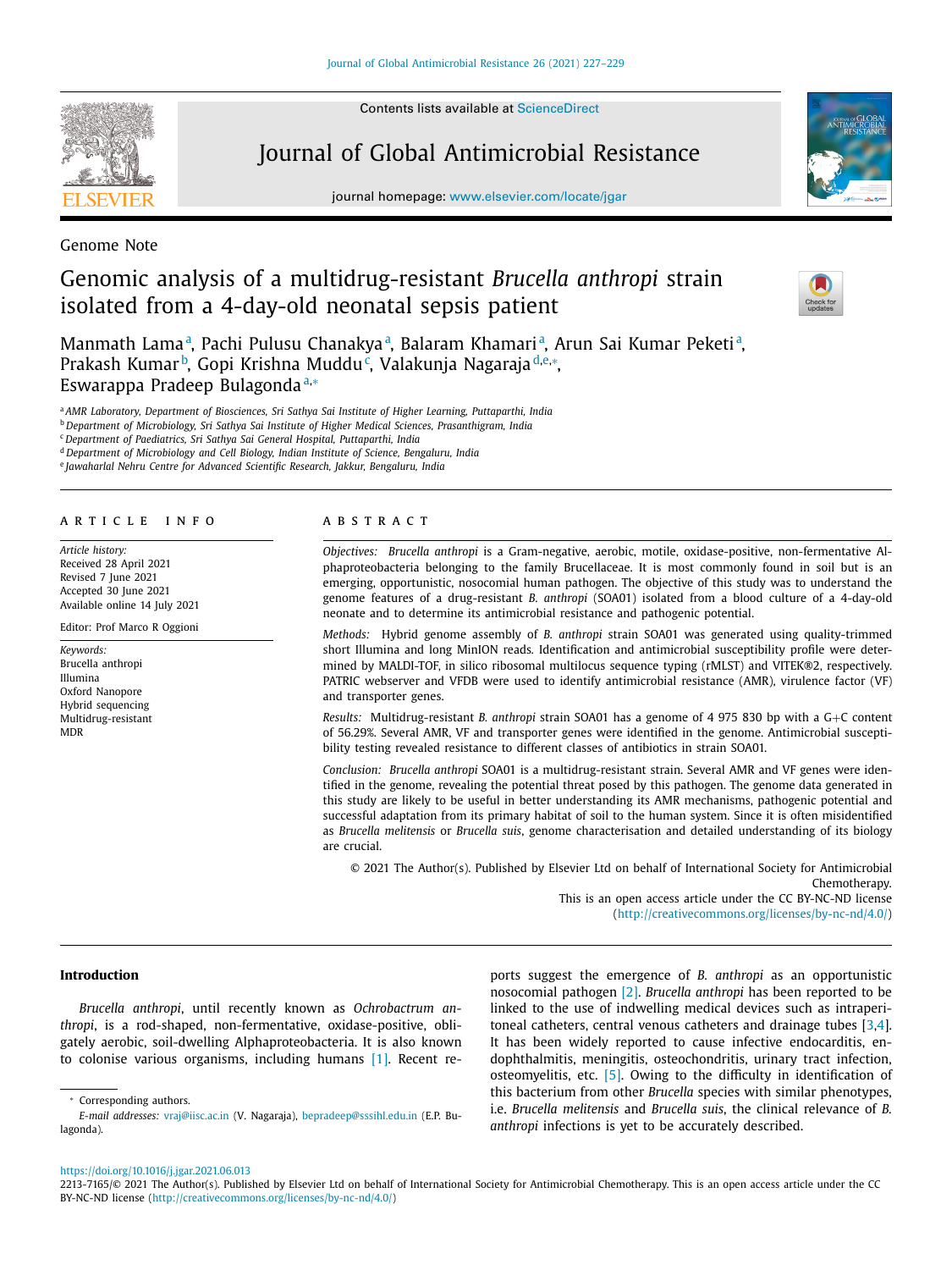<span id="page-1-0"></span>

**Fig. 1.** Core genome phylogeny of *Brucella anthropi* strain SOA01. Roary v.3.13.0 was used to generate the core gene alignment of 48 *B. anthropi* genomes. The alignment file was used as input for the construction of a tree based on the neighbour-joining method using the PHYLIP program. Bootstrap values were scaled from 0-100. The phylogenetic tree was further visualised in iTOL v.6 [\(https://itol.embl.de\)](https://itol.embl.de). The genome of strain SOA01 (highlighted) clustered together with UBA5925 (metagenomic assembly) and LMG 3313 (isolated from a human vaginal tract).

## **Materials and methods**

*Brucella anthropi* strain SOA01 was isolated in 2018 from a blood culture of a 4-day-old infant at Sri Sathya Sai General Hospital in Puttaparthi, Andhra Pradesh, India. The newborn was diagnosed with neonatal sepsis. VITEK®2, matrix-assisted laser desorption/ionisation time-of-flight (MALDI-TOF) and in silico ribosomal multilocus sequence typing (rMLST) were used for the identification of bacterial species. Antimicrobial susceptibility testing was performed using VITEK®2 (AST-N281 card). Minimum inhibitory concentrations (MICs) were interpreted based on Clinical and Laboratory Standards Institute (CLSI) guidelines. The isolate was tested against the following antimicrobial agents: trimethoprim/sulfamethoxazole; nitrofurantoin; tigecycline; ciprofloxacin; nalidixic acid; gentamicin; amikacin; meropenem; imipenem; cefepime; cefoperazone/sulbactam; ceftriaxone; cefuroxime axetil; cefuroxime; piperacillin/tazobactam; amoxicillin/clavulanic acid; and ampicillin. The bacterial isolate was cultured overnight in LB medium at 37°C, and extraction of total genomic DNA was carried out using a NucleoSpin® DNA Purification Kit (Macherey-Nagel) according to the manufacturer's instructions. DNA concentration and purity were estimated using a Qubit® 2 fluorometer and 0.8% agarose gel electrophoresis, respectively. Wholegenome sequencing (WGS) was performed using Illumina HiSeq and Oxford Nanopore MinION platforms. FastQC and MultiQC tools were used to assess the quality of raw sequence data. Illumina reads were processed using fastp to remove low-quality bases and adapter sequences. Unicycler was used for de novo hybrid assembly of quality-trimmed short Illumina reads and long MinION reads. Genome annotation was generated by the NCBI Prokaryotic Genome Annotation Pipeline (PGAP) v.5.0 server. PATRIC webserver and the Virulence Factor Database (VFDB) were used to identify antimicrobial resistance (AMR), virulence factor (VF) and transporter genes. IslandViewer 4, PHASTER and ICEfinder were used to identify genomic islands (GIs), prophages, and integrative and conjugative elements (ICEs), respectively. PHYLIP and Roary v.3.13.0 were used for construction of the core genome phylogenetic tree.

### **Results and discussion**

The genome sequence of *B. anthropi* strain SOA01 was found to contain six contigs with a total size of 4 975 830 bp. NCBI-PGAP predicted 4582 protein-coding sequences, 8 rRNAs (two 5S rRNA and three each of 16S and 23S rRNAs), 53 tRNAs, 4 ncR-